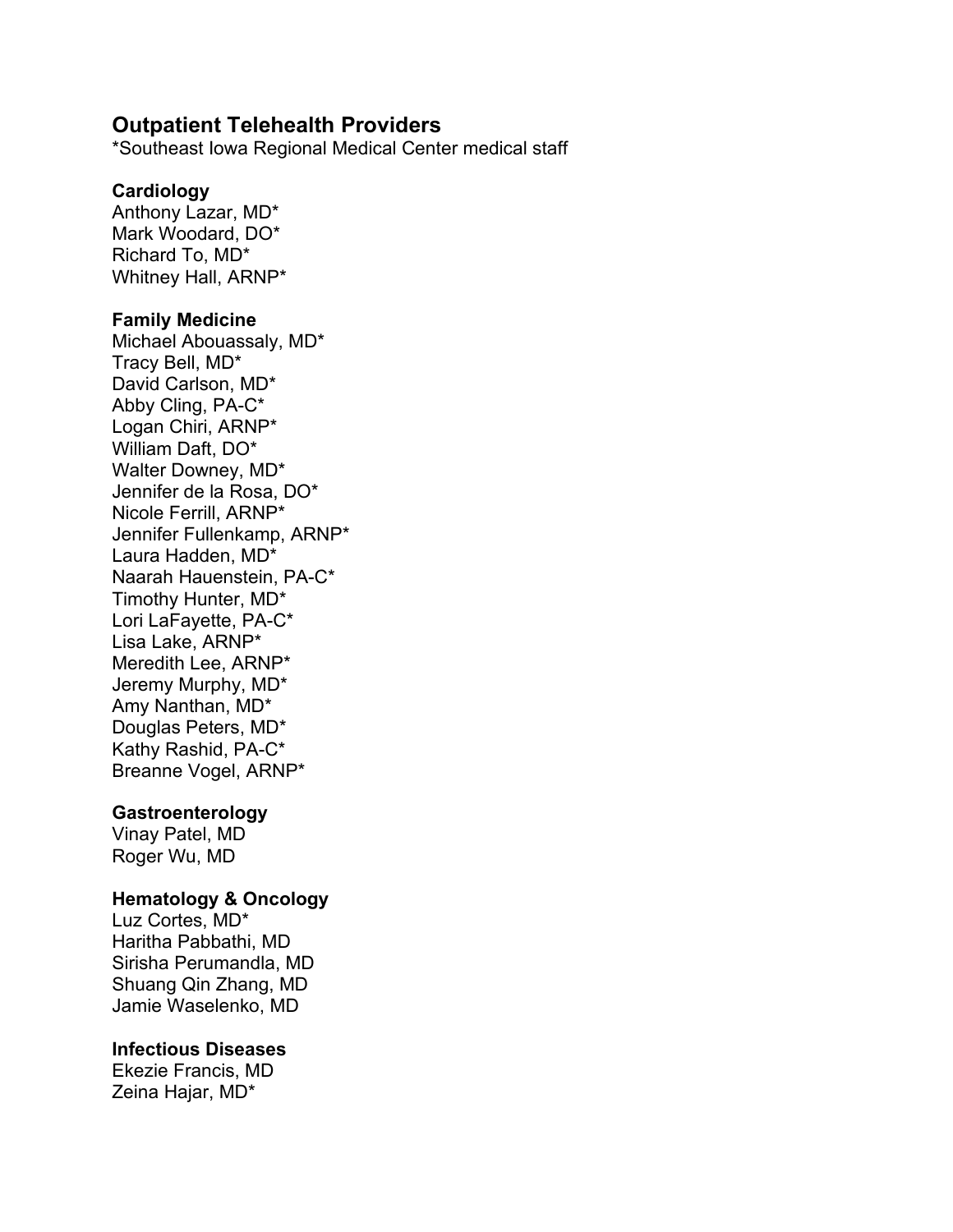Nancy Rihana, MD **Internal Medicine** John Rashid, MD\* Kelly Samberg, ARNP\*

### **Mental Health**

Donald Barasckay, MD Ashley Coffey, LISW\* Audrey Cook, LMCH\* Michael Davis, LISW\* Amanda Garr, ARNP\* Michelle Houghton, ARNP\* Justine Link, DNP\* Bailey Peterson, LMSW\* Elisa Powell, LMHC\* Nina Mena, MD Khoa Nguyen, DO Francis Sanchez, MD\* Mariah Skelley, ARNP\* Amanda Winters, MD\*

#### **Neurology**

Indira DeJesus Alvelo, MD Gillian Jones, MD Bo Leung, MD Justin Lindquist, MD Prakashkumar Patel, MD Christian Rosado, MD

#### **Nephrology**

Akram Audi, MD\* Susan Brown, ARNP\* Rupinder Gill, MD Arun Kottarathara, MD Lynette Prickett, ARNP\* Heather Ratliff, MD Girish Singhania, MD Richard Snyder, MD Maria Story, MD\*

#### **Orthopedics**

Craig Bottke, MD\* Jenna Foiles, PA-C\* Andrew Friessen, DO\* Randy Gipple, MD\* Scott Gleason, DO\*